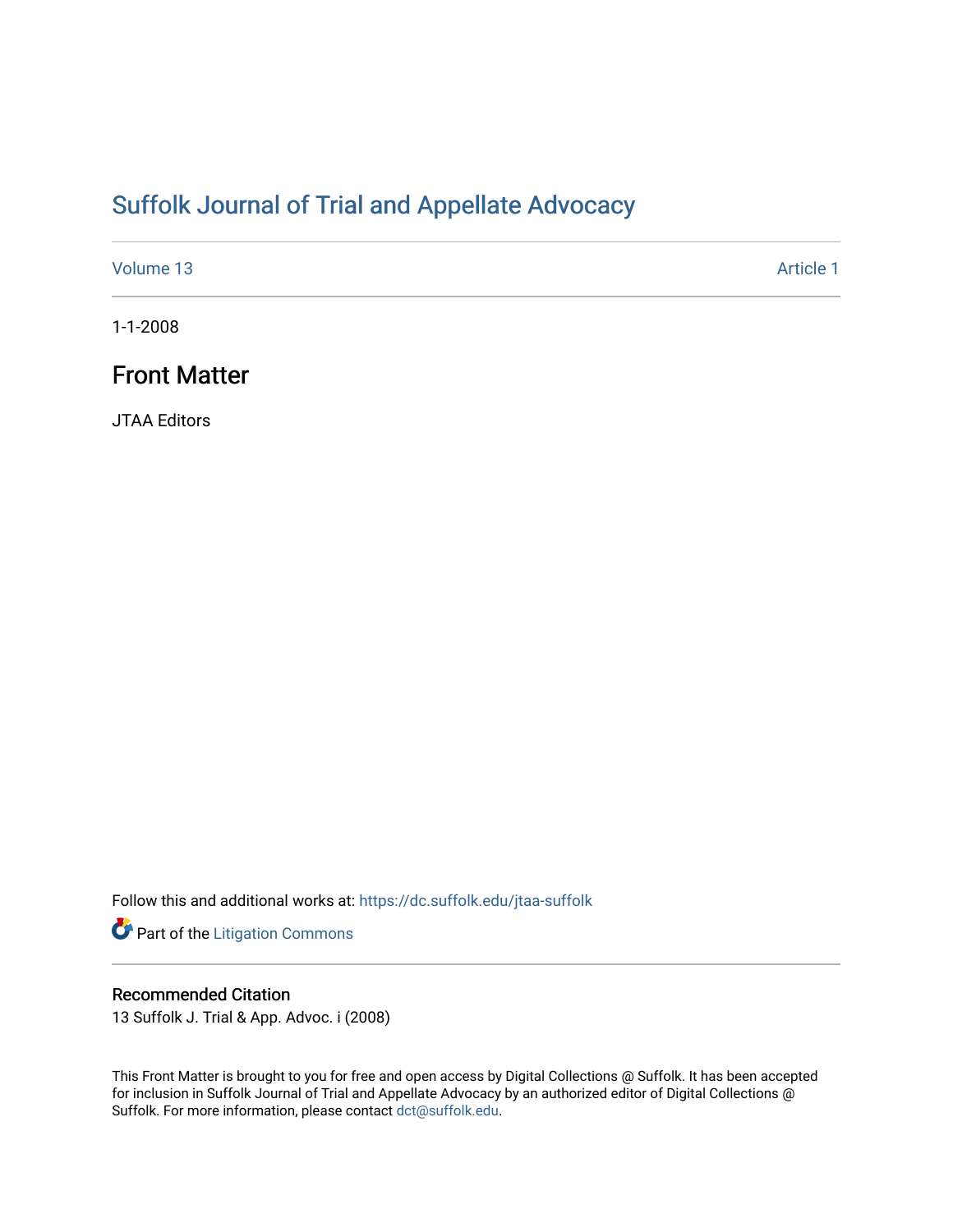MOOT **COURT** BOARD

# **SUFFOLK JOURNAL OF TRIAL & APPELLATE ADVOCACY**

**Volume XIII 2008**



**SUFFOLK UNIVERSITY** LAW **SCHOOL ©** Copyright Suffolk University Law School **2008**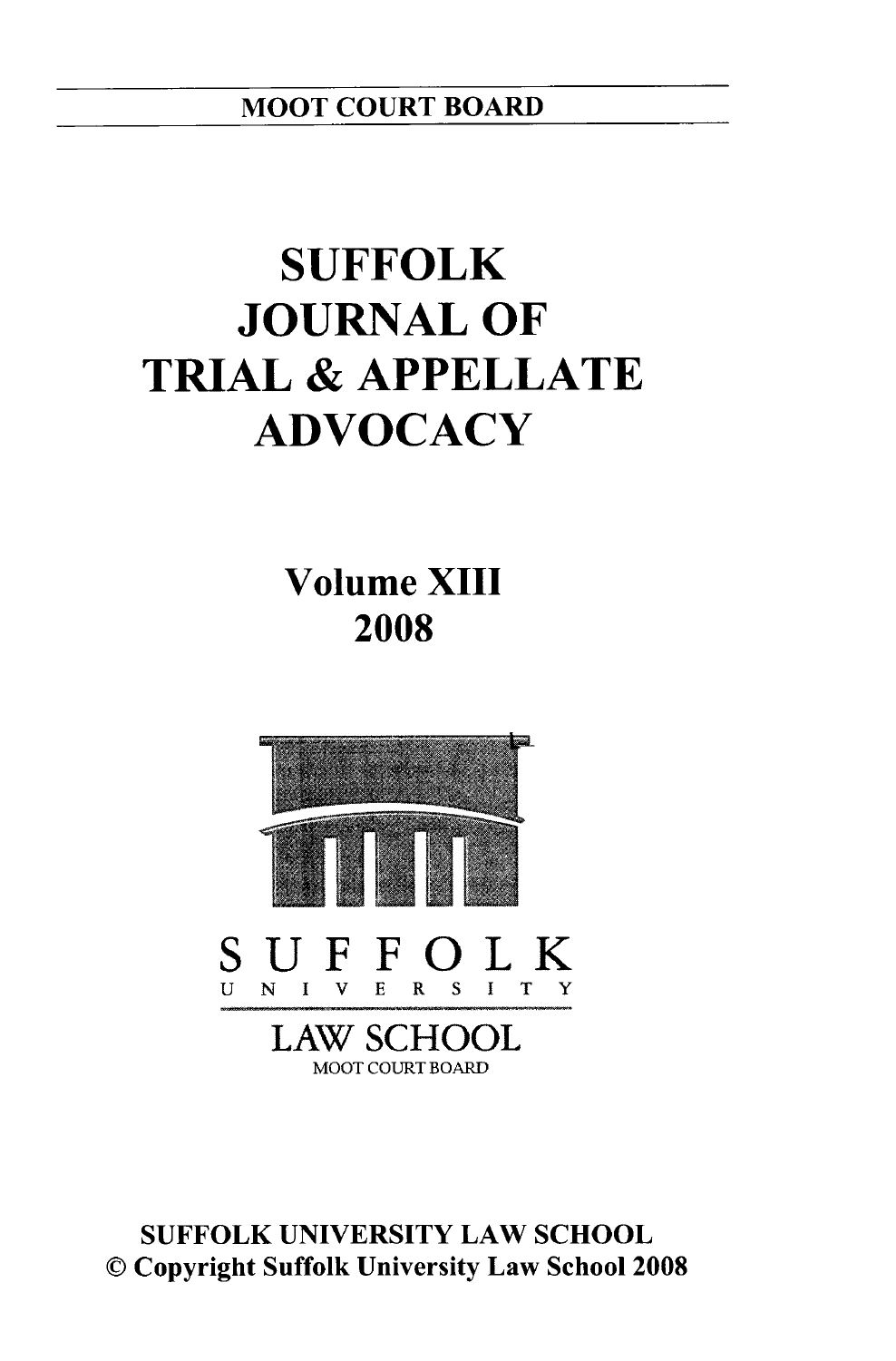*SUFFOLK JOURNAL OF TRIAL & APPELLATE ADVOCACY* is published annually by the Suffolk University Law School Moot Court Board, 120 Tremont Street, Boston, Massachusetts 02108.

*©* Copyright Suffolk University Law School 2008

Except as otherwise provided, articles in this issue may be copied for classroom use if (1) copies are distributed at or below cost; (2) author and publication are clearly identified; (3) each paper contains proper notice of copyrights; and (4) the *Suffolk Journal of Trial & Appellate Advocacy* is notified of such use.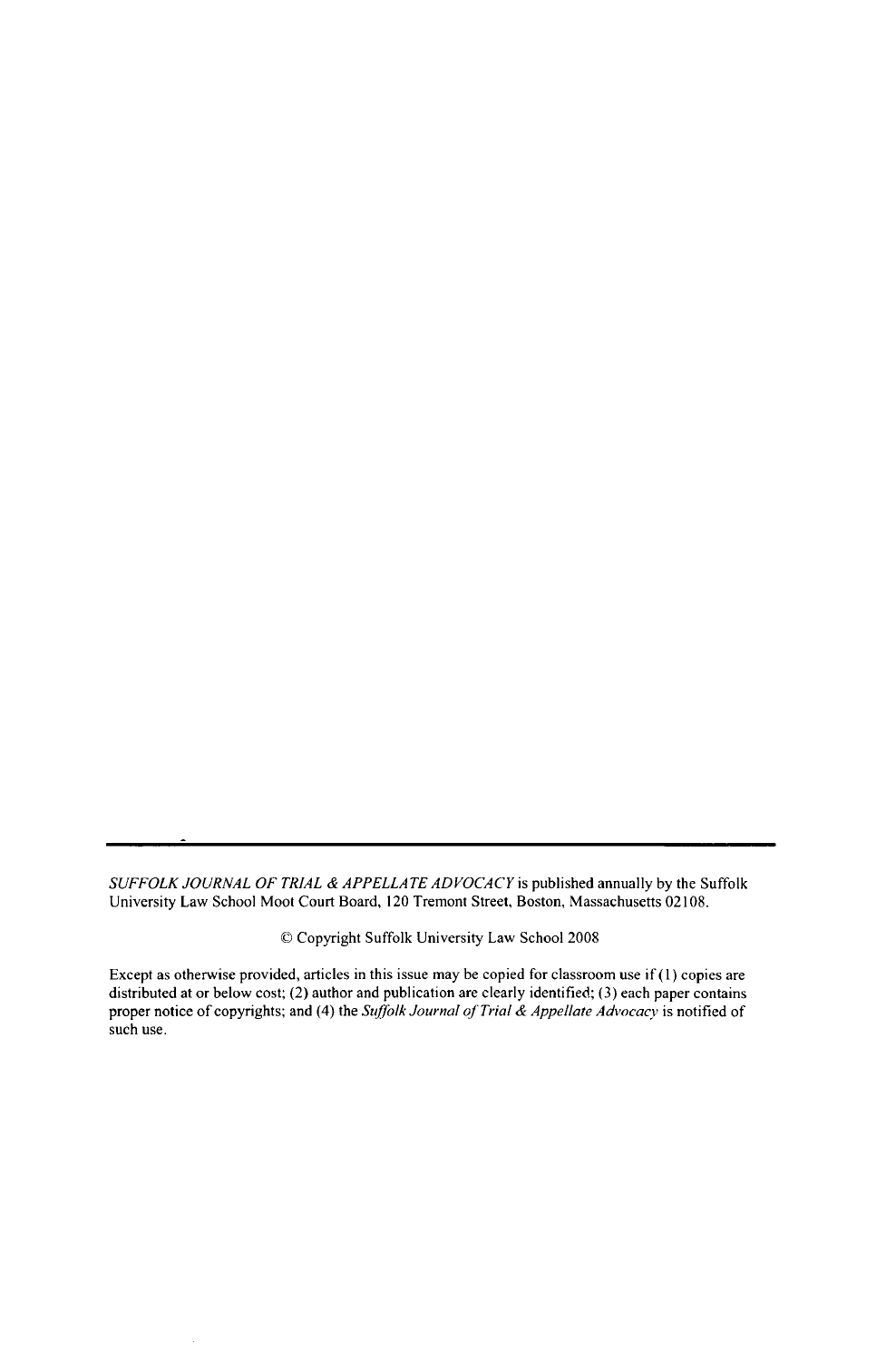# **SUFFOLK UNIVERSITY LAW SCHOOL**

#### **UNIVERSITY ADMINISTRATION**

David **J.** Sargent. JD. LLD (hon.), *President* Francis X. Flannery, BSBA, **MBA,** CPA, DCS, *Vice President. Treasurer* Marguerite J. Dennis, **BA,** MA, *lice President. Enrollment & International Programs* Kathryn Battillo, BA, MLS, *Vice President for Advancement* John A. Nucci, BS, MPA, *Vice President for Government and Community* Affairs

#### LAW **SCHOOL ADMINISTRATION**

Alfred **C.** Aman, Jr., **BA, JD,** *Dean, Professor of* Law Bernard V. Keenan, BA, JD, LLM. Associate *Dean: Professor of Law* Marc **G.** Perlin, BA, **JD,** *Associate Dean, Professor* of'Law Linda Sandstrom Simard, BS, **JD,** *Associate Dean; Professor of Law* John C. Deliso, BS, JD, *Associate Dean* Lorraine **D.** Cove, *Assistant Dean and Registrar* Laura Ferrari, BS, **JD,** MBA, *Dean of Students* Gail N. Ellis, BA, JD, *Dean of Admissions* Erin Evans, BA, **MA,** Associate Director/Disability Officer Gina Doherty, BSBA, **M.Ed..** *Director, Computer Resource Center* Bernadette Feeley, BS, **JD,** *Director, Internship* Programi Bridgett Halay, *Administrative Director of Graduate and International Programs* Michelle Harper, **BA,** JD, *Director of Public Interest and Pro Bono Programs in the Rappaport Center* for Law and Public Service Kristen Jovelle, BS. **M.Ed,** Director. Financial *Aid* Janine LaFauci, *Director of Support Services* Elizabeth M. McKenzie, BA, MSLS, **JD,** *Lao Librarian: Associate Professor of'Law* Kara Peterson, BS. *Director. Comnnications* Jeffrey J. Pokorak, BA, JD, *Associate Professor; Director, Clinical Programs* Susan Prosnitz, BA, JD, *Executive Director of the Rappaport Center for* Law *and Public Service* Betsy Roberti, BS, **JD,** *Adniinistrative Director, Academic Concentrations* Mary Karen Rogers, BS, **MS,** *Director of Career Development* Diane Frankel Schoenfeld, BFA, *Director,* Law School Alumni Relations Kathleen Elliot Vinson, BA, **JD,** Professor *of'Legal lVriting* and *Director of'Legal Practice* Skills Program Carole Wagan, BA, **JD,** Director. Advanced Legal *Studies*

#### **RESIDENT FACULTY**

Alfred **C. Aman,** Jr., **BA,** University of Rochester, **JD,** University of Chicago, Dean and Professor of Law Marie Ashe, **BA,** Clark University; **MA,** Tufts University; **JD.** University of Nebraska; *Professor of* Law Michael Avery, BA, LLB, Yale University; *Associate Professor of'Law* R. Lisle Baker, AB, Williams College; LLB, Harvard University; *Pro/essor ofLaw* Andrew Beckerrnan-Rodau, BS, Hofstra University; **JD,** Western New England College; LLM, Temple University: Professor of Law Carter **G.** Bishop, BS, Ball State University; MBA, **JD,** Drake University; LLM, New York University; *Professor of* Law Karen Blum, BA, Wells College; JD, Suffolk University; LLM, Harvard University; *Professor of Law* Eric D. Blumenson, BA, Wesleyan University; JD, Harvard University; *Professor of Law* Barry Brown, AB, MEd, JD, Harvard University; *Professor of Law* Stephen J. Callahan, AB, Middlebury College; JD, Suffolk University; *Projessor of Law,*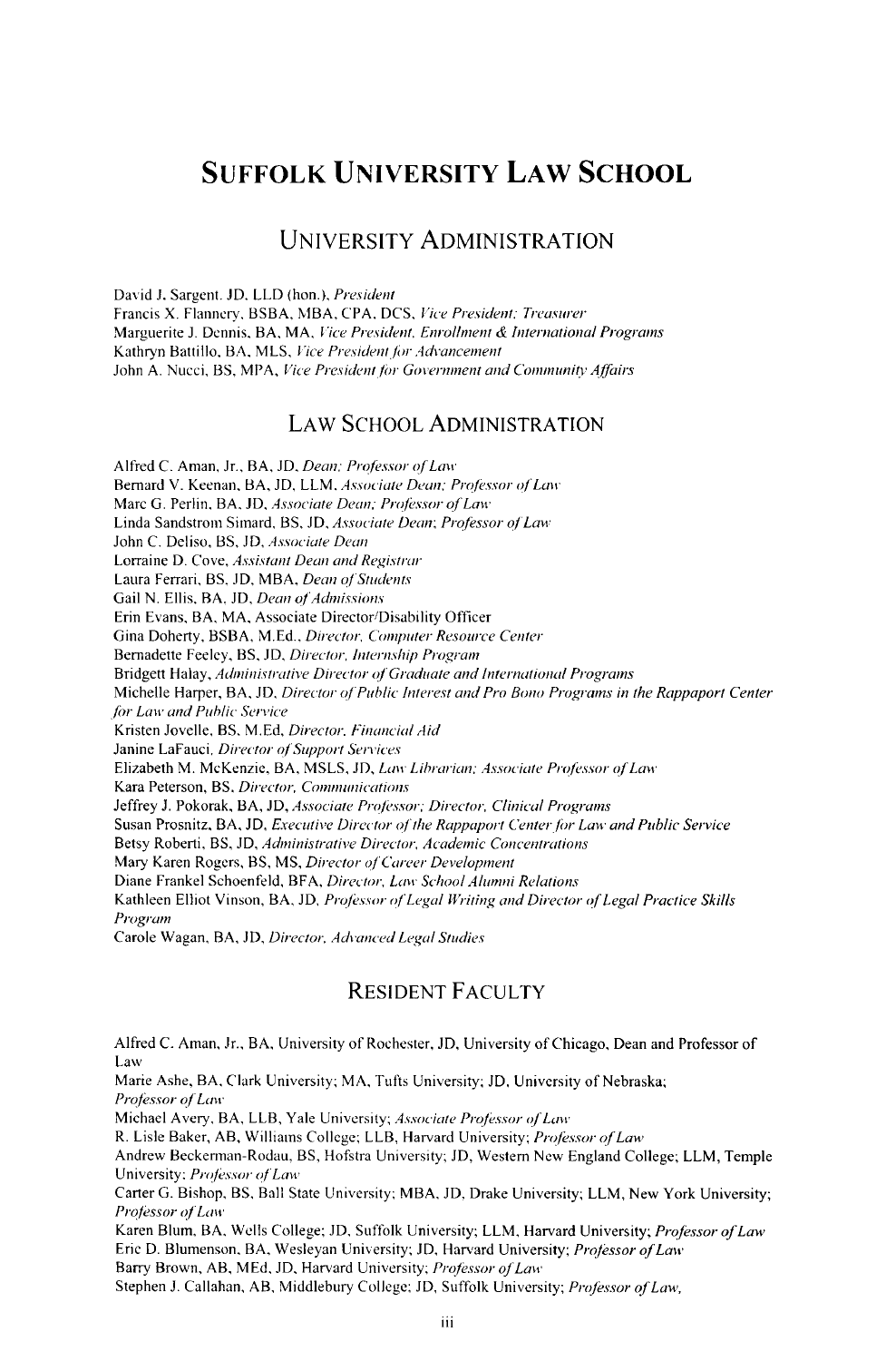Rosanna Cavallaro, AB, **JD,** Harvard University; Pro/essor **q/** Lan" Gerard **J.** Clark, BA, Seton Hall University; **JD,** Columbia University; *Professor of Law; Faculty Advisor of Internship Program* Frank Rudy Cooper, BA, Amherst College; **JD.** Duke University; Professor of Law William T. Corbett, AB, Providence College; MBA, Boston College; **JD,** Suffolk University; LLM, Boston University; *Professor* **f** Law Joseph D. Cronin, AB, MA, Boston College: JD, Boston University; *Professor of Law* Kate Nace Day, BA, Manhattanville College; JD, University of California at Berkeley; *Prolessor of Law* Sara A. Dillon, BA, St. Michael's College; MA, University of Wisconsin-Madison; MA, Ph.D. Stanford University; JD, Columbia University; *Associate Professor of Law'* Victoria J. Dodd, BA, Radcliffe College; JD, University of Southern California; *Professor* of *Law* Steven M. Eisenstat, BA, MEd, State University of New York-Buffalo; JD, Northeastern University; *Professor of Law* Clifford E. Elias, BA, Yale University; JD, Boston University; LLD (hon.), Suffolk University; LD (hon.), Merrimack College: *Professor of* Law Valerie C. Epps, BA, University of Birmingham, England; JD, Boston University; LLM, Harvard University; *Professor* **of** Law Bernadette Feeley, BS, JD, Suffolk University; *Assistant Clinical Professor* John E. Fenton, Jr., AB, College of the Holy Cross; **JD,** Boston College; LLM, Harvard University; *Distinguished Prolessor of* Law Steven Ferrey, BA, Pomona College; MA, JD, University of California, Berkeley; *Professor of Law'* Thomas Finn, BA, Brown University; **JD,** Georgetown University; *Professor of* Law Keith R. Fisher, AB, Princeton University; **JD,** Georgetown University; *Associate Professor* of Law Joseph Franco, BA, University of Notre Dame; MA, JD, Yale Law School; *Associate Professor oj Lao'* Christopher Gibson, BA, Amherst College; JD, Columbia University; *Associate Professor of Law* Joseph Glannon, BA, MAT, JD, Harvard University; *Professor of* Law Dwight Golann, BA, Amherst College; JD, Harvard University; *Professor of Law* Lorie M. Graham, BS, JD, Syracuse University; LLM, Harvard University; *Assistant Professor of'Law* Marc D. Greenbaum, BA, Rutgers University; JD, Boston College; *Professor of Law* Jennifer Gundlach, BA, Kenyon College; **JD** American University; *Assistant Clinical Professor* Stephen C. Hicks, MA, LLB, Downing College, Cambridge, England; LLM, University of Virginia; *Professor* **of** *Law'* Bernard V. Keenan, BA, College of the Holy Cross; JD, Georgetown University; LLM, Columbia University; *Associate Dean and Professor of Law* Charles P. Kindregan, Jr., BA, MA, LaSalle University; **JD,** Chicago-Kent College of Law of the Illinois Institute of Technology; LLM, Northwestern University; *Professor* of *Law* Renee Landers, AB, Radcliffe College; JD, Boston College Law School; *Associate Professor of Law* Herbert Lemelman, AB, Northeastern University; **JD,** Boston University; LLM, New York University; *Professor* of *Lau'* Joseph P. McEttrick, AB, **JD,** Boston College; MPA, Harvard University; *Prolessor* **of** Law Stephen Michael MeJohn, BA, JD, Northwestern University; *Professor* of Law Elizabeth M. McKenzie, BA, Transylvania University; JD, MSLS, University of Kentucky; Director *oJ Law'* Library *and Associate Professor of* Law Russell G. Murphy, BA, University of Massachusetts; JD, Suffolk University; *Professor* of *Law* Bernard M. Ortwein, BA, University of Richmond; JD, Suffolk University; LLM, Harvard University; *Professor of* Law Marc G. Perlin, BA, Boston University; JD, Northeastern University; *Associate Dean; Projessor of* Law Andrew M. Perlman, BA, Yale University; **JD,** Harvard University; LLM, Columbia University; *Assistant Professor of* Law Richard M. Perlmutter, AB, Tufts University; LLB, Harvard University; *Professor of* Law Richard G. Pizzano, AB, **JD,** Suffolk University; *Prolessor of'Law* Jeffrey J. Pokorak, BA, State University of New York, Binghamton; JD, Northeastern University; *Associate Professor; Director, Clinical Programs* Anthony P. Polito, SB, Massachusetts Institute of Technology; **JD,** Harvard University; LLM, New York University; *Professor oj Law* Elbert L. Robertson, BA, Brown University; MA, University of Pennsylvania, Wharton School of

Business; JD, Columbia University; *Associate Professor of'La'* Marc A. Rodwin, BA, Brown University; BA, MA, Oxford University; JD, University of Virginia; Ph.D., Brandeis University; *Professor of* Law

Charles E. Rounds, Jr., BA, Columbia University; JD, Suffolk University; *Projessor of* Law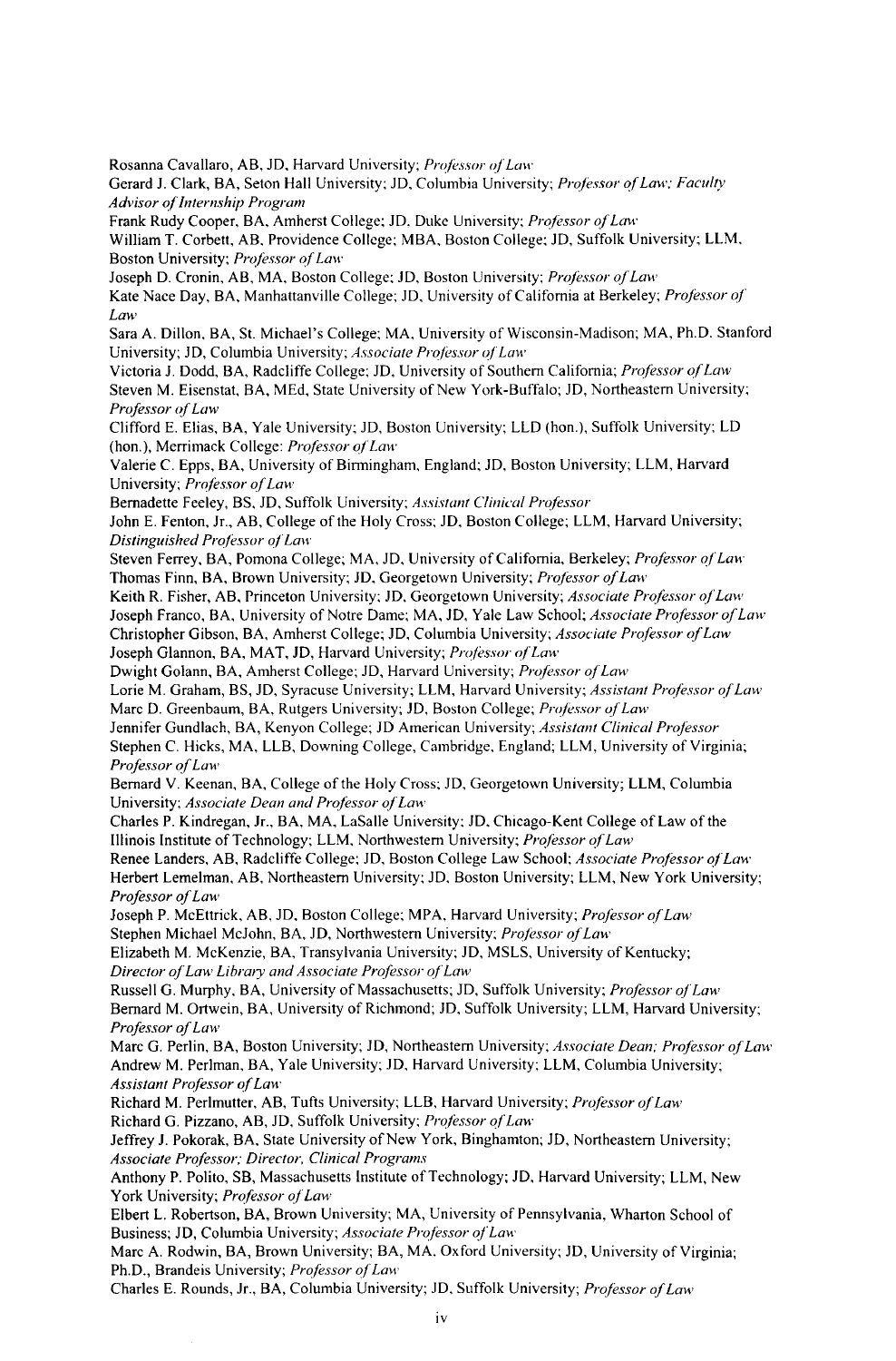Michael Rustad, BA, University of North Dakota; MA, University of Maryland; PhD, Boston College; JD, Suffolk University; LLM, Harvard University; *Thomas F. Lambert, Jr. Professor of Law* Anthony B. Sandoe, AB, Williams College; **JD,** Boston College; *Professor of Law* David **J.** Sargent, JD, LLD (hon.), Suffolk University; *President; Professor of Law* Miguel Schor, BA, Tulane University; **JD,** Tulane Law School: *Assistant Professor of Law* Jessica Silbey, BA, Stanford University; **JD,** PhD, University of Michigan, *Assistant Professor of* Law Linda Sandstrom Simard, BS, University of Delaware; JD, Boston College; *Professor of Law* Robert H. Smith, BA, Wesleyan University: JD, University of Chicago, *Professor of Law* Tommy F. Thompson, BS, University of Notre Dame; JD, Indiana University; *Professor of Law* Elizabeth Trujillo, BA, JD, University of Houston, Associate Professor of Law Richard Vacco, AB, Colby College; **JD,** Suffolk University; *Profssor of Law* Timothy Wilton, AB, JD, LLM, Harvard University; *Professor of'Law* Jeffrey D. Wittenberg, BA, San Francisco State University; JD, University of California-Hastings; *Professor of Law* David C. Yamada, BA, Valparaiso University, Indiana; **JD,** New York University; *Professor of Law* 

#### **UNIVERSITY** PROFESSOR

Hon. Joseph R. Nolan, BS, LLB, Boston College

#### DISTINGUISHED VISITING FACULTY

Edwin T. Hood, BA, JD, University of Iowa; LLM, New York University

#### VISITING FACULTY

Ruth Jones, AB, Smith College; JD, University of California, Los Angeles Robert Keatinge, BA, University of Colorado; JD, University of Denver Ken King, AB, University of Illinois; JD, LLM, Northeastern University Wayne Lewis, BA, Rutgers University; JD, Cornell University Pierre Monette, BA, Boston College; JD, New England School of Law Mary C Szto, BA, Wellesley College; **JD,** Columbia University

#### PROFESSORS EMERITI

Edward **J** Bander, AB, LLB, Boston University; MLS, Simmons College Charles M. Burnim, BS, University of Massachusetts; JD, Boston University Brian T. Callahan, AB, LLB, Boston College Alfred **1.** Maleson, BS, Johns Hopkins University; JD, University of Maryland Thomas J. McMahon, AB, College of the Holy Cross; JD, Georgetown University John **J.** Nolan, BS, College of the Holy Cross; **JD,** Suffolk University; LLM John Sherman, BS, Georgetown University; **JD,** Harvard University: LLM, Boston University Patricia Brown, BA, MBA, JD, Suffolk University; MTS, Gordon-Conwell Theological Seminary; Law Librarian Emeritus

#### ADJUNCT FACULTY

Daniel Abeam, BA, University of Rochester; JD, Suffolk University Honorable Gerald Alch, BA, MA, Harvard College; MA, LLB, Boston University Patricia A. Allouise, BA, JD, Suffolk University Peter Ambrosini, AB, College of the Holy Cross; JD, Boston College Barbara Anthony, BS, MA, Northeastern University; JD, Suffolk University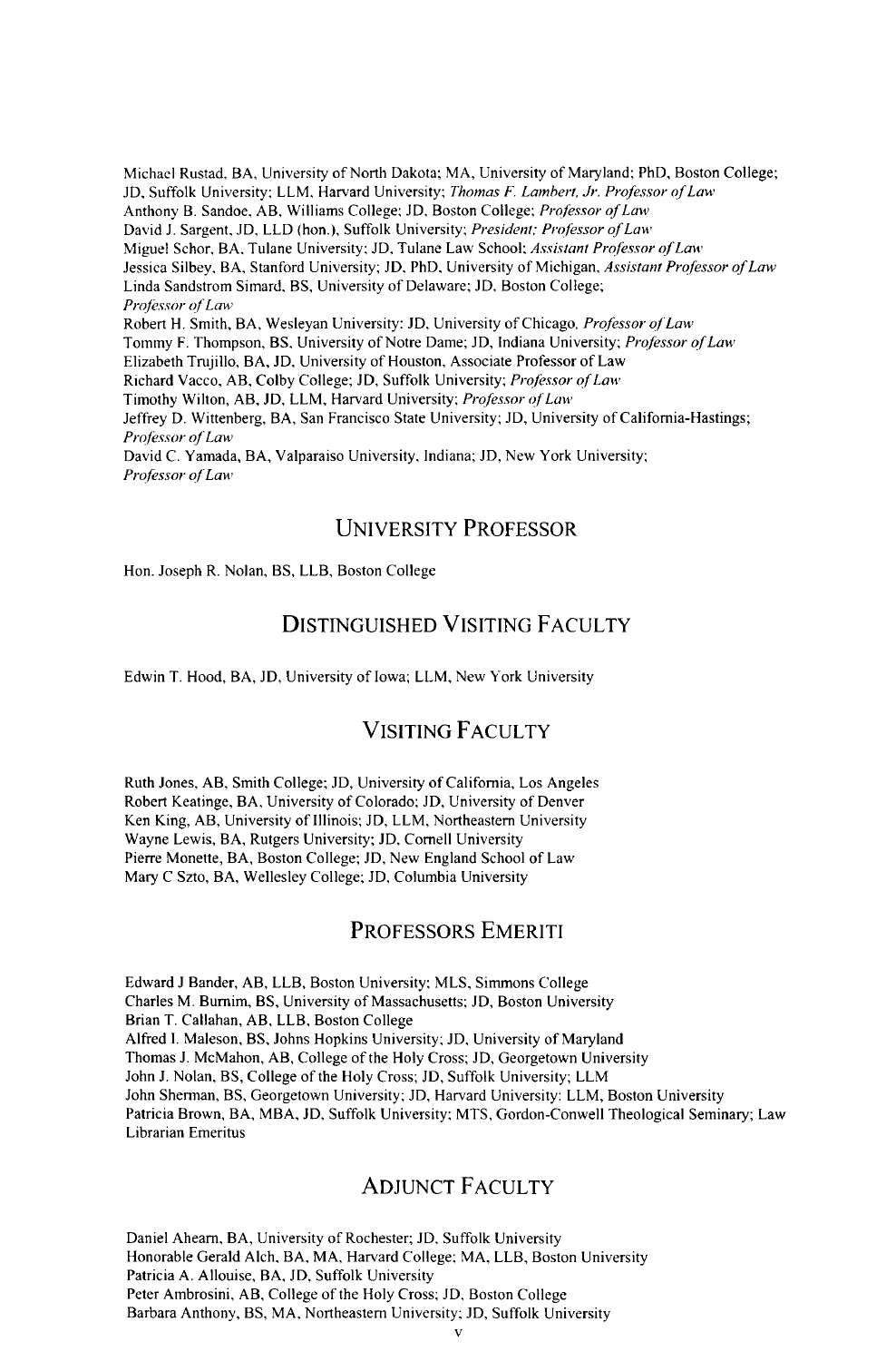Mitchel Appelbaum, BA, Brandeis University; **JD,** Boston College

Susan A. Atlas, BA, Boston University: JD. Suffolk University; LLM, Boston University

Marion Giliberti Barish, BA, BS, Boston University. *JD,* University of California at Hastings

Rodney Mylne Barker, MA, Cambridge University, England; MA, Oberlin College

Thomas Barker, BA, Jacksonville University; **JD** Suffolk University Law School

Hon. Janis M Berry, BA, **JD,** Boston University

Henry B. Bock, Jr., BA, St. Andrews Presbyterian College; MSW, University of Tennessee: **JD,** Suffolk University

Hon. Isaac Borenstein, BA, George Washington University; JD. Northwestern University: LLM, Harvard Law School

Jennifer Braceras, BA, University of Massachusetts; **JD,** Harvard University

Hon. Raymond J. Brassard, BA, JD, Boston College

William Brisk, AB, Brown University, JD, New York University School of Law; PhD, Johns Hopkins University

Michael R. Brown, BA, Bowdoin College: *JD,* Columbia University

Richard L. Buckingham, *BA,* Framingham State College: *JD,* Rutgers University, Newark: MSLIS. Simmons College

Brian P. Burke, BA, Boston College; **JD,** Georgetown University

Christian Campbell, BA, University of the Pacific, LLB, University of Edinburgh: LLM, McGeorge School of Law

Dennis Campbell, BA, Sacramento State University: JD, University of the Pacific. LEM, University of Stockholm

Michelle Carron, BS, University of New Hampshire; *JD*, Suffolk University Law School; LLM, Boston University Law School

Dragan M. Cetkovic, JD, Suffolk University; LLB, Zagreb University; LEM, Boston University Kerry Choi, AB, **JD,** Boston University

Stephen Y. Chow, AB, **MS,** Harvard University: *JD,* Columbia University

John B. Cochran, BA, Hobart College; MA, Rutgers University; JD, Suffolk University

Jerry Cohen, BME, Rensselaer Polytech Institute. **JD,** George Washington University

Dino M. Colucci, *BA.* Tufts University: JD, Suffolk University

T. Richard Cuffe, AB, Providence College; JD, Suffolk University

Cyrus Daftary, BA, Indiana University; **JD,** University of Dayton: *ELM,* Temple University

Marshall Davis, BA, Brandeis University JD Harvard University

Michael De Marco, BA, JD, Suffolk University School of Law

Pasquale DeSantis, BA, University of Massachusetts; **JD,** Suffolk University School of Law

Thomas Dickinson, AB, College of the Holy Cross: **JD.** Suffolk University School of Law

Hon. Gordon L. Doerfer, BA, Amherst College; LLB, Harvard University

Terrence B. Downes, AB, Harvard University: JD, Suffolk University School of Law

Mark A. Fischer, BA, Emerson College: **JD,** Boston College School of Law

Robert F. Fitzpatrick, Jr., *BS,* Tufts University; *MS,* University of San Francisco: **JD,** Suffolk University

Brian P. Flanagan, BA, Tufts University. JD, Catholic University

Kevin Flatley, BS, Boston College; *JD,* Suffolk University

Stacey C. Friends, BA, State University of New York; Ed.M, Boston University **JD.** Suffolk University

Hon. Francis Frasier, AB, *MA,* University on New Hampshire; **JD,** Boston College

Mary B. Freeley, BA, College of the Holy Cross: JD, Suffolk University Law School

Lisa R. Freudenheim, BA, Tufts University; *JD,* New York University

Arthur S. Fulman, BA, Colby College: JD, Georgetown University; MPA, George Washington University

Matthew F. Furlong, BA, University of Chicago; **JD,** Boston College

Sally Gaglini, BA, Brandeis University; **JD,** Suffolk University

Alexander C. Gavis, BA. Swarthmore College: **JD,** Suffolk University

Iris C. Geik, BA, Hunter College; MA, University of San Francisco: *JD,* Suffolk University

Serge Georges, BA, Boston College; **JD,** Suffolk University

David Gibbs, BA, Tufts Unversity; **JD,** University of California, Berkeley

Hon. Linda Giles, BS, McGill University; **JD.** New England School of *Law*

Hon. Edward M. Ginsburg, AB, **JD,** Harvard University

Alan S. Goldberg, BA, Brooklyn College; **JD,** Boston College; LEM, Boston University

Hon. Joseph Grasso, AB, Dartmouth College; *JD,* Harvard University

Erika B. Gray, BS, York College of Pennsylvania; MS Millerville State College

Nicholas S. Gray, BM, Westminster Choir College, Suffolk University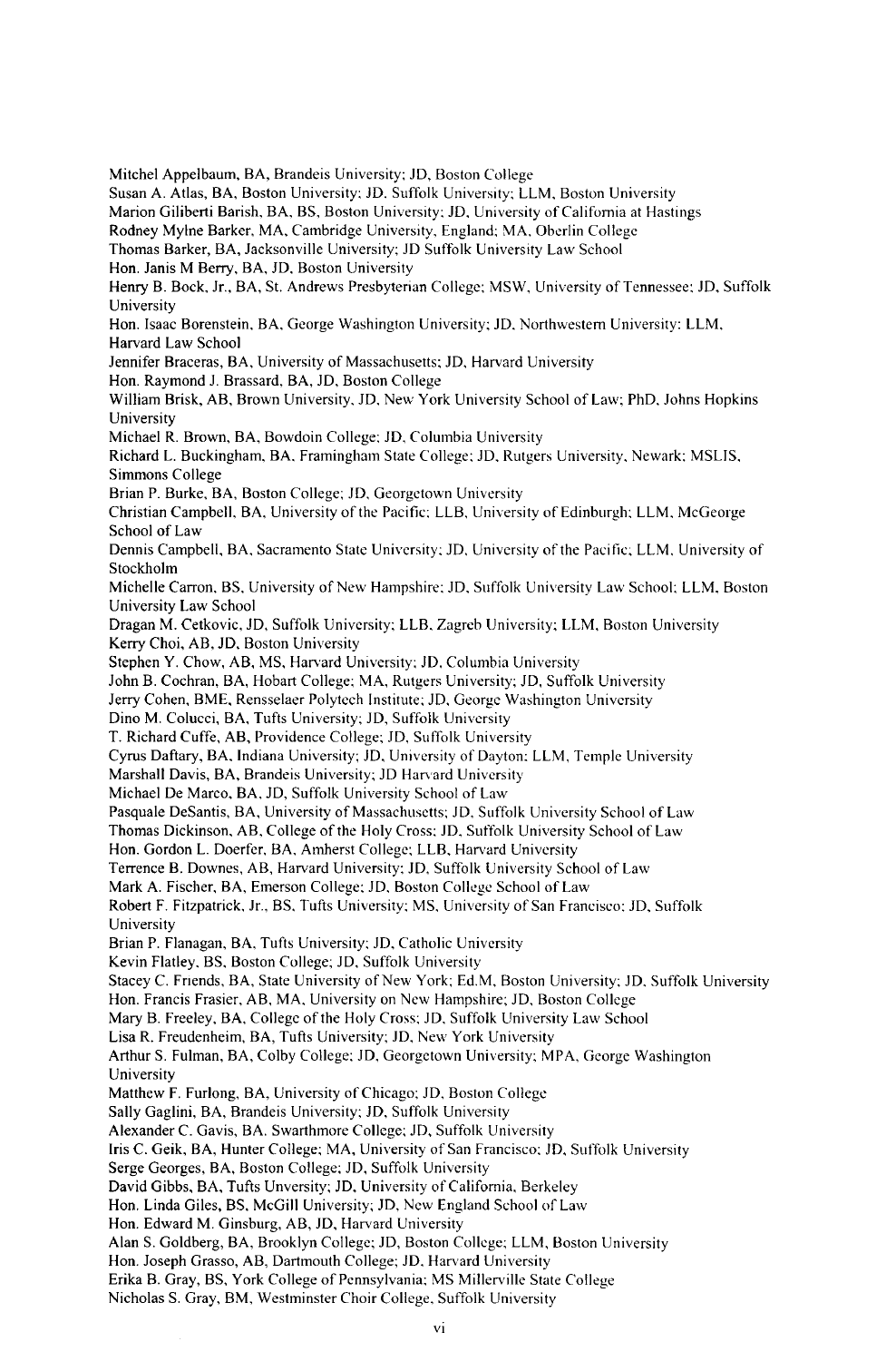Christie Hager, AB, Smith College; MPH, Boston University School of Public Health; JD, University of Connecticut School of Law Karl-Otto Hartmann, AB, Dartmouth College; JD, University of Santa Clara School of Law; MBA, University of California, Berkeley John D. Hislop, Ill, BA, University of Massachusetts at Amherst; JD, Suffolk University Thomas Holland, BA, MA, Ph.D., University of Nebraska; **JD,** Harvard University Hon. Thomas C. Horgan, BSBA, JD, Suffolk University Stephen Houlihan, BBA, University of Notre Dame; JD, Boston College; LLM, Boston University Brian Hurley, AB, College of the Holy Cross; JD, Suffolk University The Honorable John J. Irwin, JR., AB, Boston College; LLB, Boston College James A. Janda, BS, LaSalle College; JD, Dickinson School of Law Eddie Jenkins, BA, College of the Holy Cross; JD, Suffolk University Law School Paul Kane, AB, Boston College; JD Boston College Glenn S. Kaplan, BS, State University of New York; JD, Harvard University Brian J. Kelly, BS, University of Notre Dame; **JD,** Suffolk University Carol A. Kelly, AB, College of the Holy Cross, JD, Suffolk University Daniel Kelly, BA, College of the Holy Cross; JD, George Washington University Paul F. Kelly, AB, College of the Holy Cross; JD, Suffolk University The Honorable Carol Kenner, BA, Syracuse University; **JD,** New England School of Law James Krasnoo, AB, Harvard University; MA, Northeastern University; JD, University of Chicago Todd Krieger, BS, Lesley College School of Management; JD, Suffolk University School of Law Kristen A. Kuliga, BA, University of Massachusetts; JD, Suffolk University School of Law Hon. Paul K. Leary, BA, JD, Suffolk University School of Law Donna E. Levin, BA, State University of New York at Stony Brook; **JD,** Northeastern University Nelson Lovins, BA, Tufts University; **JD,** Suffolk University Matthew B. Lowrie, BS, MS, University of Illinois, JD, Harvard University Hon. David Lowy, BA, University of Massachusetts; JD, Boston University James M. Lynch, BA, Providence College; **JD,** George Mason University Hon. Bonnie MacLeod-Mancuso, BA, Regis College; JD, Suffolk University Barry K, Maddix, BS, University of Massachusetts; MPA, University of New Hampshire; JD, Western New England College; LLM, Boston University Donald Mahoney, BS, Merrimack College; MS, Northeastern University; **JD,** New York Law School Michael E. Malamut, AB, Princeton University; JD, Harvard University Juan M. Marcelino, AB, Brandeis University; **JD,** Catholic University; LLM, Georgetown University Laurie Martinelli, BA, Westfield State College; MPH, Harvard University; JD, American University Timothy E. McAllister, BA, Williams College; JD, University of Pennsylvania Maureen McBrien, BA, Gettysburg College; JD, Suffolk University Walter McDonough, BA, Columbia University; JD, Suffolk University School of Law Clare **D.** McGorrian, BA, Harvard College; JD, Northeastern University Stephen R. McNaught, BSBA, Boston College; MBA, JD, Suffolk University School of Law William F. McSweeney, II1, BA, Boston College; JD, Suffolk University School of Law Paul H. Merry, BA, Harvard University; JD, Suffolk University School of Law Thomas Meyers, BS, University of Illinois; JD, Northwestern University Hon. Rosemary H. Minehan, BA, JD, Suffolk University School of Law Peter M. Moldave, AB, Harvard University; JD, University of California, Berkeley Susan Barbieri Montgomery, BFA, MA, Rhode Island School of Design; JD, Northeastern University Alex L. Moschella, BA, Villanova University; JD, Suffolk University School of Law Cornelius Moynihan, Jr., AB, Boston College; JD, Harvard University School of Law Margaret Muldoon, BS, Providence College; JD, New England School of Law; LLM, Boston University B. Melvin Nash, BA, Brandeis University; JD, Boston College Martin J. Newhouse, AB, MA Ph.D., Columbia University; JD, Yale University Alfred J. O'Donovan, AB, Holy Cross College; **JD,** Suffolk University; LLM, New York University Donna L. Paiermino, AB, Harvard University; **JD,** Boston University Scott Pierce, BS, MBA, University of Connecticut; JD, State University of New York at Buffalo School of Law Sharon Remmer, BA Cornell University; JD Harvard University Michael Riccuiti, AB, JD, Harvard University Nancy R. Rice, BA, Smith College; MA, Bryn Mawr Graduate School; JD, Emory University Louis A. Rizoli, BA, College of the Holy Cross; JD, Suffolk University Law School

Lawrence R Robins, BA, Emory University; MBA, Northwestern University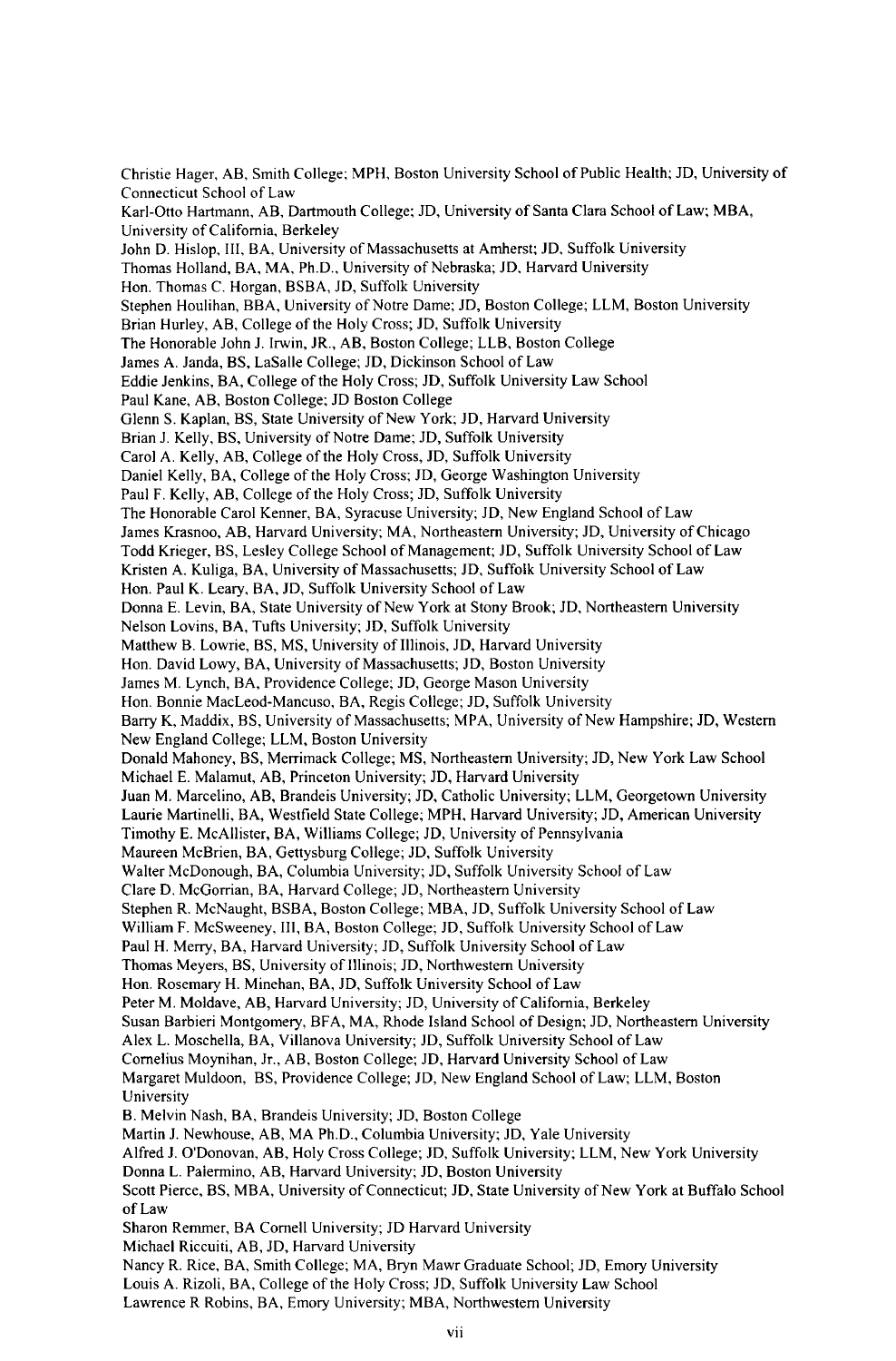Michael Roitman, AB, Dartmouth College; JD, Boston College

Mitchel S. Ross, BS, Cornell University; JD, Harvard University

Robert J. Roughsedge, BA, University of Massachusetts; JD, Suffolk University

Ivy V. Schram, BS, University of Miami; MS, University of Houston; JD, Suffolk University

Terry Segal, BA, Amherst College; LLB, Yale University

Paul Shaw, BA, University of Massachusetts; **JD,** Georgetown University

Robert S. Sinsheimer, BA, Dartmouth College; **JD,** Suffolk University

Amy Spagnole, BA, Syracuse University; JD Suffolk University

Gregory V. Sullivan, *BA,* Boston College; JD, Suffolk University

Philip Swain, BS, Tufts University; **JD,** Northeastern University

Kirk Teska, BS, Montana State University; MS, University of Southern California; JD, Franklin Pierce Law Center

Kevin Wall, BS, Bentley College; MBVA, Boston College; **JD,** Suffolk University; LLM Boston University

Stephen Weiner, BA, Harvard College, LLB, Yale University

James Whitters, III, BA, Trinity College; **JD,** Boston College School of Law

Ellen Zucker, BA, Wesleyan University; MS London School of Economics and Political Science; JD, Boston College

#### CLINICAL FACULTY

William Berman, BA, Union College; JD, Boston University, *Associate Clinical Professor o fLaw* Christine Butler, BA, Salem State College; **JD,** Suffolk University Law School; *Clinical Supervisor,* Battered Women's Advocacy Program

D. Christopher Dearborn, BA, St. Lawrence University; JD University of Vermont, Assistant Clinical Professor of Law, Suffolk Defenders Program

Bernadette Feeley, BS, JD, Suffolk University; *Assistant Clinical Professor of Law* 

Franco Gobourne, BA, City University of New York, Queens College; JD, Boston College; *Assistant Clinical Professor ofLaw*

Jennifer A. Gundlach, BA, Kenyon College; JD, American University; *Assistant Clinical Professor of Law,* Disability Advocacy Clinic

Diane S. Juliar, BA, University of Michigan, JD, Harvard University, *Associate Clinical Professor of* Law

Maureen Monks, BA, University of Connecticut; JD, Boston University; *Clinical Supervisor,* Battered Women's Advocacy Program

Jeffrey **J.** Pokorak, BA, State University of New York, Binghamton; JD, Northeastern University; *Associate Professor ofLaw and Director,* Clinical Programs

Ilene B. Seidman, BA, City College of New York; JD, New England School of Law: *Clinical Professor of Law,* Family Advocacy Clinic

Ragini Shah, BA, Northwestern University, JD, Northeastern University; Assistant Clinical Professor Of Law, Immigration Clinic

#### ACADEMIC SUPPORT PROGRAM

Janet Fisher, BA, Fontbonne College; JD, Suffolk University; *Assistant Professor of Academic Support; Acting Co-Director of the Academic Support Program*

Herbert N. Ramy, BA, University of Massachusetts, JD, Suffolk University; Professor of Academic *Support and Director of the Academic Support Program*

Elizabeth Z. Stillman, BA, Tufts University, JD, Northeastern University; *Associate Professor of Academic Support: Acting Co-Director of the Academic Support Program*

#### LEGAL PRACTICE SKILLS PROGRAM

Julie Baker, BS, Massachusetts Institute of Technology; JD, Boston College; *Associate Professor of Legal Writing*

Dorothy W. Bisbee, AB, Brown University; JD University of Virginia School of Law; *Visiting Assistant* Professor of Legal Writing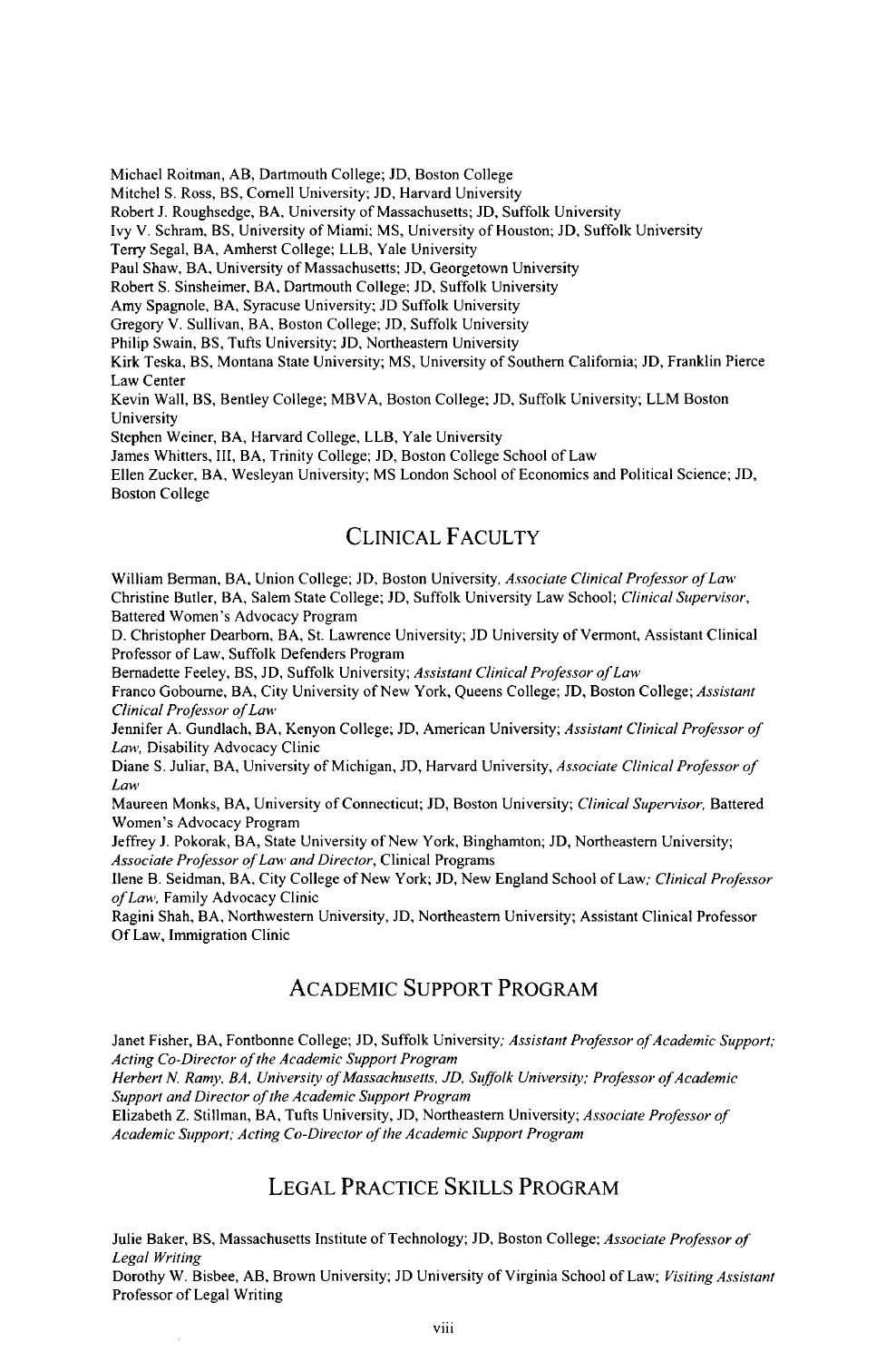Sabrina DeFabritiis, BA, Boston College, JD, Suffolk University; Assistant Professor of Legal Writing Shailini Jandial George, BS, Miami University of Ohio; JD, Boston College; Assistant Professor of Legal Writing

Geraldine Griffin, BA, Occidental College; JD, Suffolk University School of Law; Associate Professor of Legal Writing

Stephanie Roberts Hartung, BS, Northwestern University; JD, Boston College Law School; *Associate ProIessor of Legal Writing*

Lisa H. Healy, BA, Middlebury College; JD, Boston College Law School; *Associate Proessor of Legal Writing*

Philip Kaplan, BS, Bentley College; JD, Suffolk University; *Associate Professor of Legal Writing* Rosa Kim, BS, Bentley College, JD, Suffolk University; Assistant Professor of Legal Writing Samantha Moppett, BA, Bucknell University; JD, Suffolk University; *Associate Professor of Legal Writing*

Ann T. McGonigle Santos, BA, Brown University; JD, Northeastern University; *Associate Professor of Legal Writing*

Gabriel H. Tenninbaum, BA, Georgetown University, JD, Suffolk University; Assistant Professor of Legal Writing

Kathleen Elliot Vinson, BA, Stonehill College; JD, Suffolk University; *Professor of Legal Writing and Director ofLegal Practice Skills Program*

#### **PROFESSIONAL** LIBRARY **STAFF**

Sabrina Ash, BA, Mount Holyoke College; **MS,** Simmons College; *Circulation Services Librarian* Ellen Beckworth, BA University of North Florida; MLS, University of North Carolina; **JD,** Boston College; *Legal Reference Librarian*

Richard Buckingham, BA, Framingham State College: MLIS Simmons College; JD, Rutgers School of Law (Newark): *Legal Reference Librarian*

Megan Carey, BA, Suffolk University; *Systems Manager*

Christopher Chiofolo; *Acquisitions Manager*

Diane D'Angelo, BS, Bridgewater State College; MA, University of Maine, Orono; MSIS, Florida State University; *Reference Librarian*

Ellen V. Delaney, BA, Boston College; MLS, Simmons College, JD, New England School of Law; *Legal Reference Librarian*

Lucy Fazzino, BA, Goddard College; JD, Suffolk University; MLIS, Simmons College; *Legal Reference Librarian*

Brian Flaherty, BA, Tufts University; MLS, Simmons College; *Reference Librarian* Jeff Flynn, BA, University of Massachusetts at Boston; MLIS, University of Rhode Island; *Circulation, Services Librarian*

Elizabeth M. McKenzie, BA, Transylvania University; MSLS, JD, University of Kentucky, *Director* Susan D. Sweetgall, BA, MLS, Syracuse University; JD, Suffolk University;

*Assistant Director for Public Services*

David M. Turkalo, BS, University of Massachusetts at Dartmouth; MLS, University of Rhode Island; *Assistant Director for Technical Services*

## **BOARD** OF **TRUSTEES**

#### OFFICERS OF THE BOARD

Nicholas Macaronis, *Chair,* Macaronis Law Firm Carol Sawyer Parks, *Vice Chair,* Sawyer Enterprises David **J.** Sargent, Esq., *President,* Suffolk University Francis X. Flannery, *Vice President; Treasurer,* Suffolk University Robert B. Crowe, Esq., Wolf Block

#### **TRUSTEES**

Richard P. Bevilaqua, Analog Devices Hon. Marianne B. Bowler, Chief U.S. Magistrate Judge for the District of Massachusetts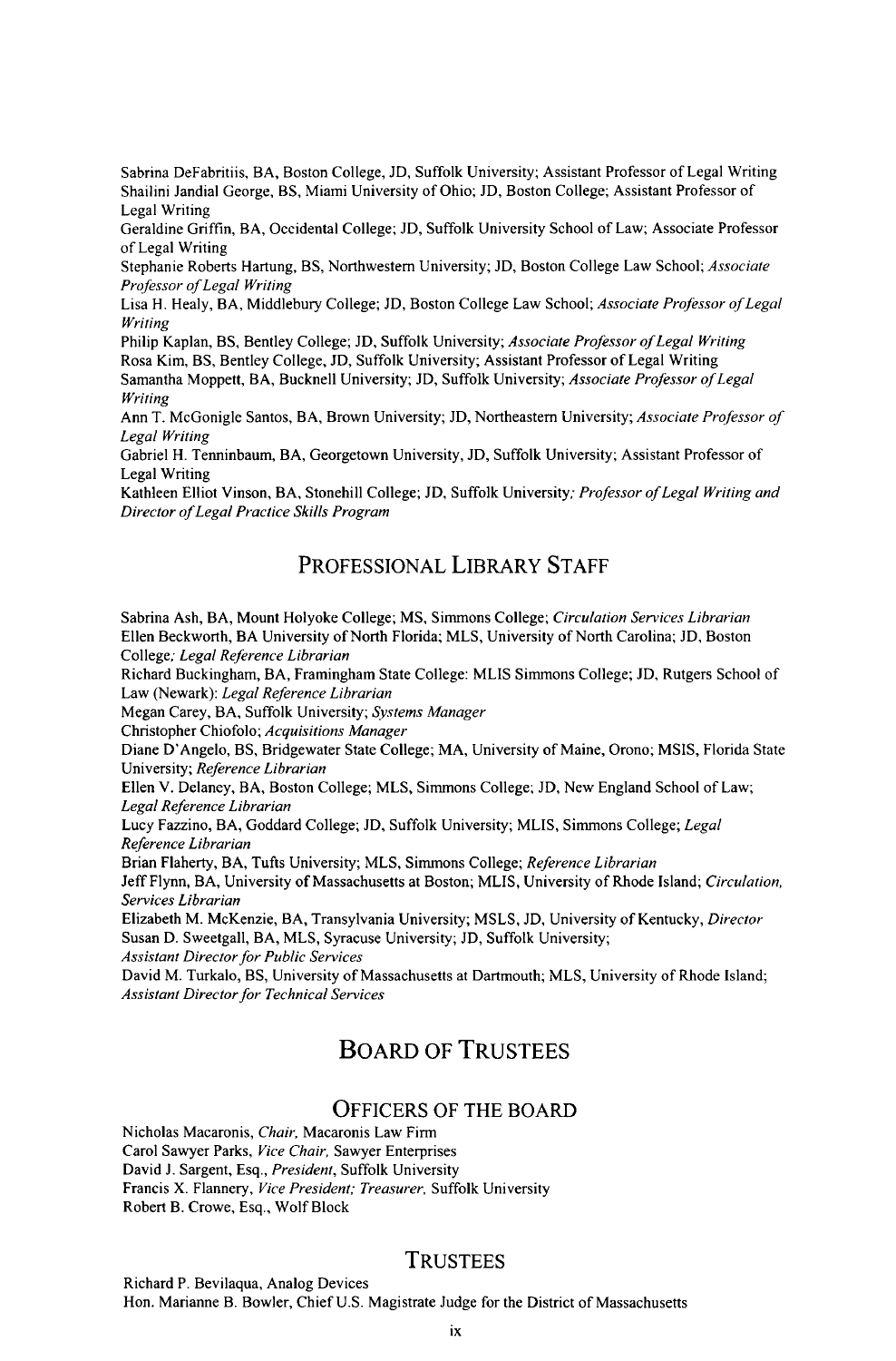Hon. Lawrence L. Cameron, Retired Chief Justice, District Court Department, Massachusetts Irwin Chafetz, The Interface Group-Massachusetts Leo J. Corcoran, Autumn Development Company Gerard F. Doherty, Attorney at Law, Boston Dennis M. Duggan, Jr., Nixon, Peabody, LLP, Boston Hon. Robert W. Gardner, Jr. Clinton District Court, Mass. Russell Gaudreau, Ropes & Gray LLP, Boston Michael G. George, Bowstreet Software, Inc., Tewksbury, Mass. Margaret **A.** Geraghty, Dedham, Mass. Jeanne M. Hession, Attorney at Law, Braintree, Mass. Gen. Joseph P. Hoar, USMC (Ret.), J.P. Hoar & Associates, Inc., Del Mar, Calif. William T. Hogan, **III,** Hogan, Roache & Malone, Boston J. Robert Johnson, Yankee Marketers, Inc., Middleton, Mass. Jams F. Linnehan, Law Office of James M. Linnehan, Lowell, Mass. Deborah Marson, The Gillette Company Hon. Martin T. Meehan, United States Representative, 5th District, Massachusetts Andrew C. Meyer, Jr., Lubin & Meyer, PC, Boston Ralph Mitchell, Carthage Financial Group Braintree, Mass. James T. Morris, Quinn and Morris, Boston John J. O'Connor. Price Waterhouse Coopers, New York Brian T. O'Neill, Law Office of Brian T. O'Neill, **PC,** Boston Rosalie K. Stahl, Becker & company, New York James F. Sullivan, The Sullivan Group, Boston Francis M. Vazza, Vazza Associates, Braintree, Mass.

#### TRUSTEES EMERITUS

Thomas J. Brown, Canton, Mass. Dorothy A. Caprera, West Yarmouth, Mass Vincent A. Fulmer, Arlington, Mass. John C. Scully, LIMRA International, Vero Beach, Fla.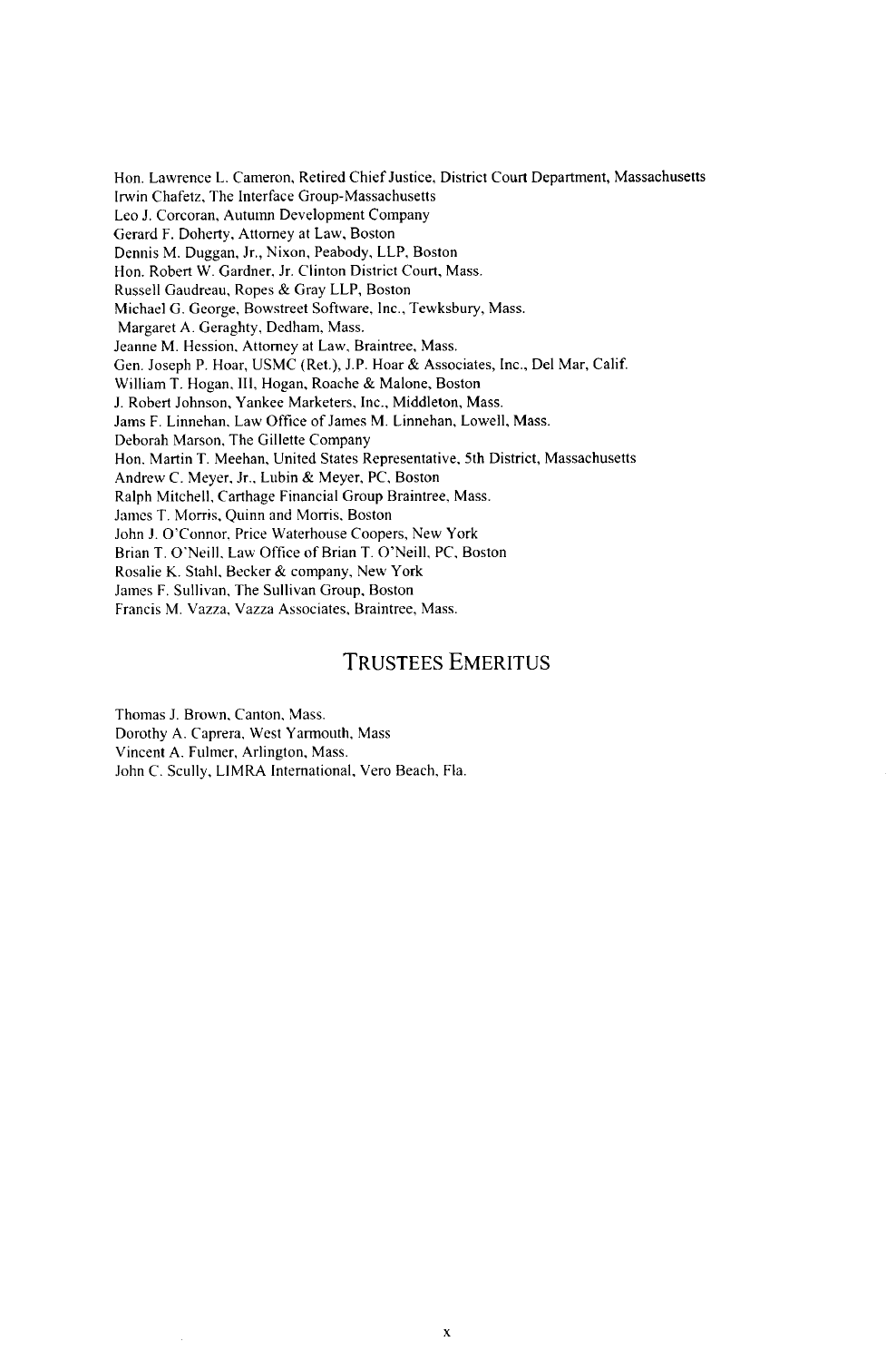## **SUFFOLK UNIVERSITY LAW SCHOOL**

# **SUFFOLK JOURNAL OF TRIAL & APPELLATE ADVOCACY**

# **Volume XIII 2008**

# **EDITORIAL BOARD**

*Editor-in-Chief* Sean Stentiford

*Managing Editor* Amie Tracia

*Associate Managing Editor* Andrew Boivin

*Note Editors* Danielle Doherty Sarah Serling Suzanne Stewart Andrew Thibedeau Jessica Wham

*Case Comment Editors* Anna linskaia Rachel Rediker

*Lead Articles Editors* Chesley Davis Katherine Piccolo

> *Production Editors* Chesley Davis Nali Torgalkar

*Faculty Advisor* Richard G. Pizzano

> *StaffAssistant* Janice Quinlan